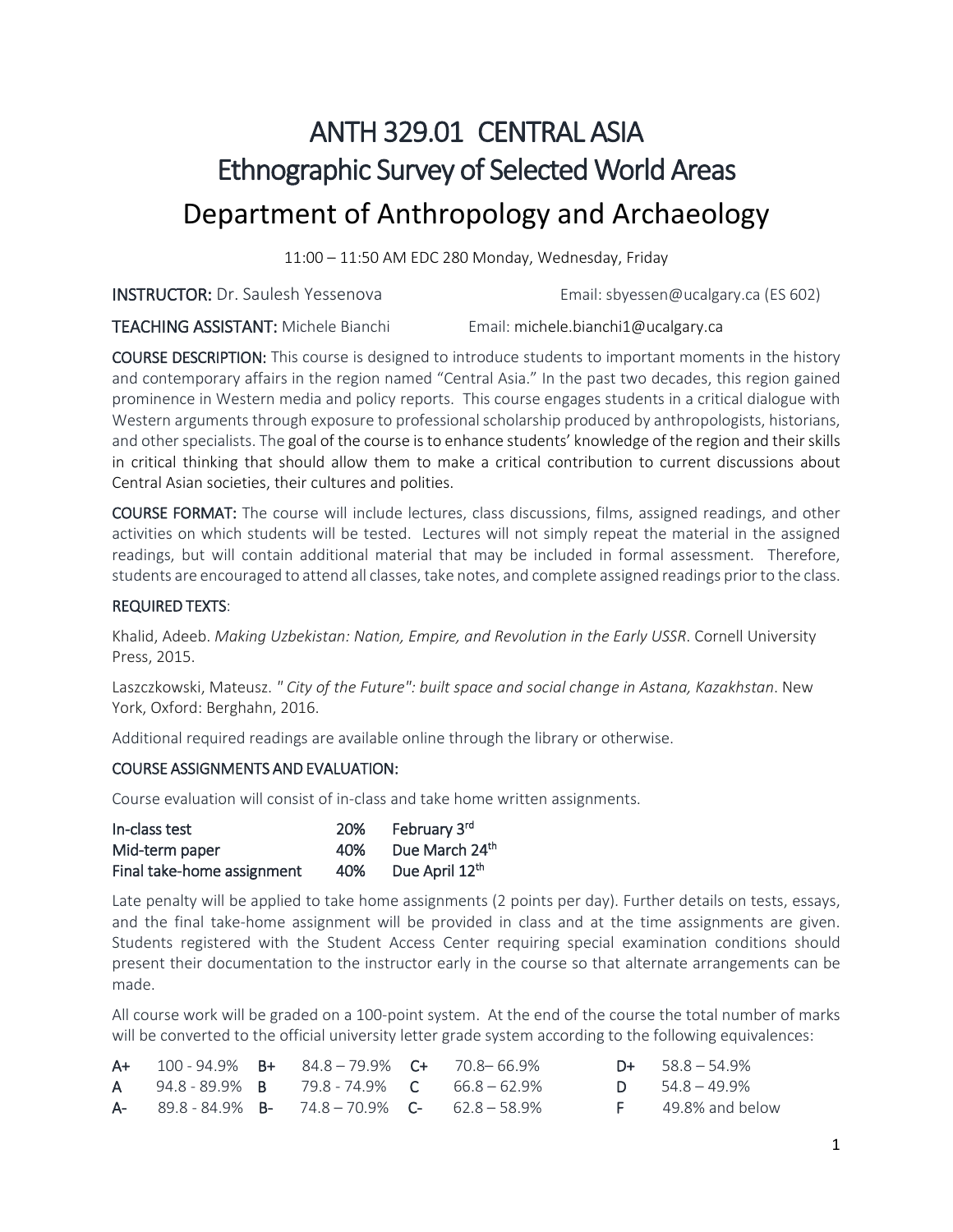#### COMMUNICATION:

#### INSTRUCTOR and TA'S OFFICE HOURS: by appointment.

EMAILING TO INSTRUCTOR or TA: Students are welcome to forward their questions and comments to the instructor or TA's email indicated at the top of this document.

#### COMMUNICATION ETIQUETTE VIA EMAIL:

- Please use your university account when possible. Otherwise, use an account with an appropriate name (example of an unacceptable email: [sexymama@gmail.com\)](mailto:sexymama@gmail.com).
- $\downarrow$  Use a clear subject line that includes the course name and the topic of the email such as: "ANTH 203. Question about my schedule."
- Please be respectful (i.e., not too casual) when addressing either myself or your TA in an email. Use an appropriate greeting (acceptable: "Dear Dr. Yessenova;" unacceptable: "Hey there").
- $\textcolor{red}{\bullet}$  Keep in mind that answers to the questions concerning the matters clearly stated on the course outline will not be provided.
- $\textcolor{red}{\bullet}$  Keep question(s) short and to the point. Show that you have made an effort to find the answer first in the text and lecture material (or even an outside source). State what you know in relation to what you are having a difficult time understanding.
- $\Box$  Include your full name and student ID in the signature of your email.
- Allow 48 hours for a response, excluding weekends and holidays.

Please note: we may choose not to respond to emails that do not follow the format outlined above.

## ACADEMIC ACCOMMODATIONS

#### <http://www.ucalgary.ca/access/accommodations/policy>

Students needing an Accommodation because of a Disability or medical condition should communicate this need to Student Accessibility Services in accordance with the Procedure for Accommodations for Students with Disabilities

Students needing an Accommodation based on a Protected Ground other than Disability, should communicate this need, preferably in writing, to "(Instructor) (Associate Dean) (Department Head) (other designated person)"

## ACADEMIC INTEGRITY

Academic integrity is essential to the pursuit of learning and scholarship in a university, and to ensuring that a degree from the University of Calgary is a strong signal of each student's individual academic achievements. As a result, the University treats cases of cheating and plagiarism very seriously. For detailed information on what constitutes academic misconduct, please refer to the following link: <http://www.ucalgary.ca/pubs/calendar/current/k-2-1.html>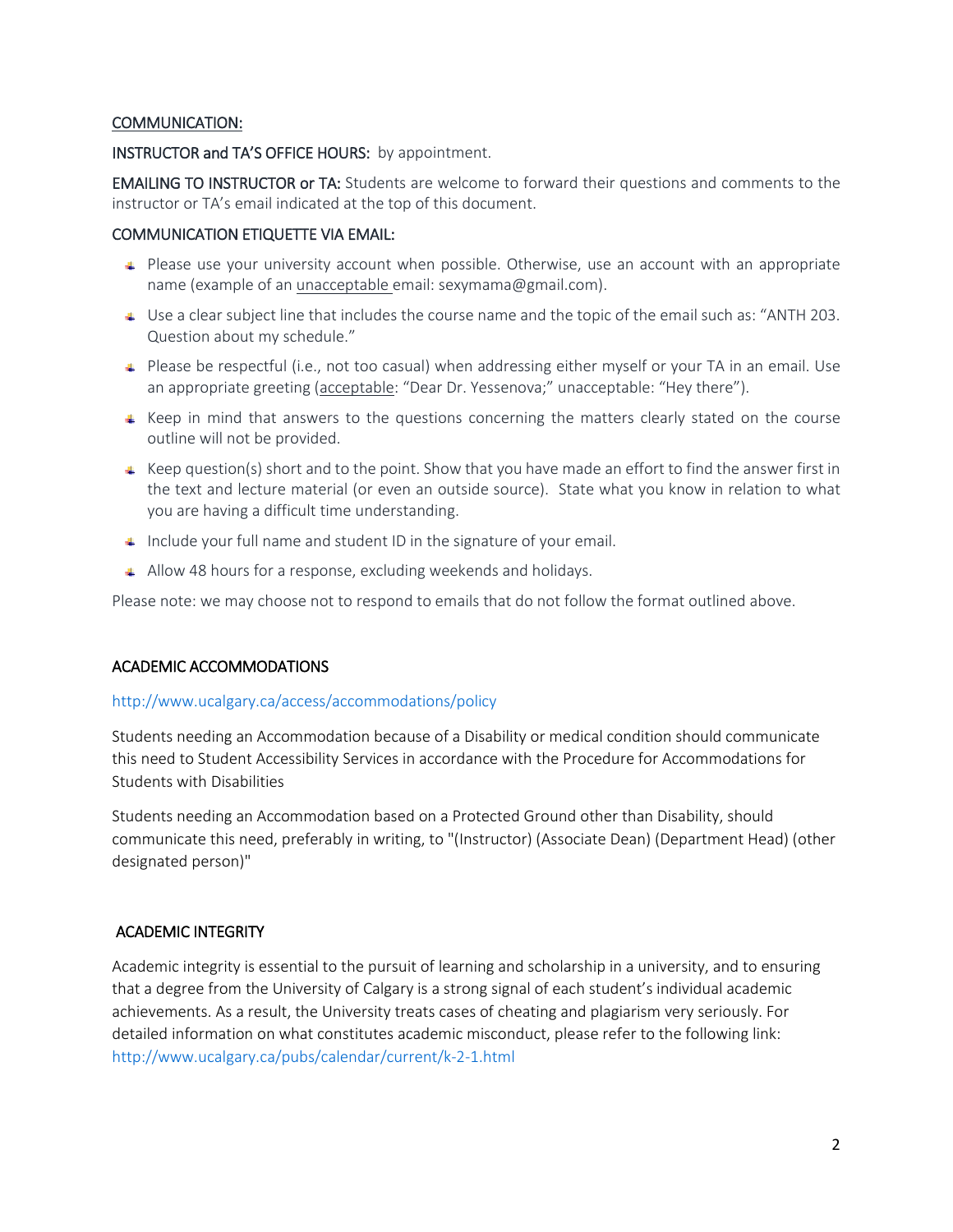All suspected cases of academic dishonesty will be investigated following procedures outlined in the University Calendar. If you have questions or concerns about what constitutes appropriate academic behavior or appropriate research and citation methods, you are expected to seek out additional information on academic integrity from your instructor or from other institutional resources.

#### TEACHING EVALUATIONS / USRIS (Universal Student Ratings of Instruction)

At the University of Calgary, feedback provided by students through the Universal Student Ratings of Instruction (USRI) survey provides valuable information to help with evaluating instruction, enhancing learning and teaching, and selecting courses. Your responses make a difference, please participate! Website: http://www.ucalgary.ca/usri/

Writing Across the Curriculum: Writing skills are not exclusive to English courses and, in fact, should cross all disciplines. The University supports the belief that throughout their University careers, students should be taught how to write well so that when they graduate their writing abilities will be far above the minimal standards required at entrance. Consistent with this belief, students are expected to do a substantial amount of writing in their University courses and, where appropriate, instructors can and may use writing and the grading thereof as a factor in the evaluation of student work. The services provided by the Writing Centre in the Effective Writing Office can be utilized by all undergraduate and graduate students who feel they require further assistance.

Emergency Evacuation Assembly Points: In the event of an emergency that requires evacuation, please refer to the following link to become familiar with the assembly points for the class: <http://www.ucalgary.ca/emergencyplan/assemblypoints>

## Freedom of Information and Protection of Privacy Act: **Freedom of Information and Protection of Privacy Act**

The University of Calgary is committed to protecting the privacy of individuals who work and

study at the University or who otherwise interact with the University in accordance with the standards set out in the Freedom of Information and Protection of Privacy Act. Please refer to the following link for detailed information: <http://www.ucalgary.ca/legalservices/foip>

The Department of Anthropology and Archaeology's FOIP (Freedom of Information and Privacy) policy requires all reports/examinations to be returned to students during class time or the instructor's office hours. Any term work not picked up will be placed in the Anthropology and Archaeology Office (ES620) for distribution. Any student not wishing to have their work placed in the office must make alternative arrangements with the course instructor early in the term.

Safewalk Information: Campus Security, in partnership with the Students' Union, provides the Safewalk service, 24 hours a day to any location on Campus including the LRT, parking lots, bus zones and University residences. Contact Campus Security at (403) 220-5333 or use a help phone, and Safewalkers or a Campus Security Officer will accompany you to your campus destination.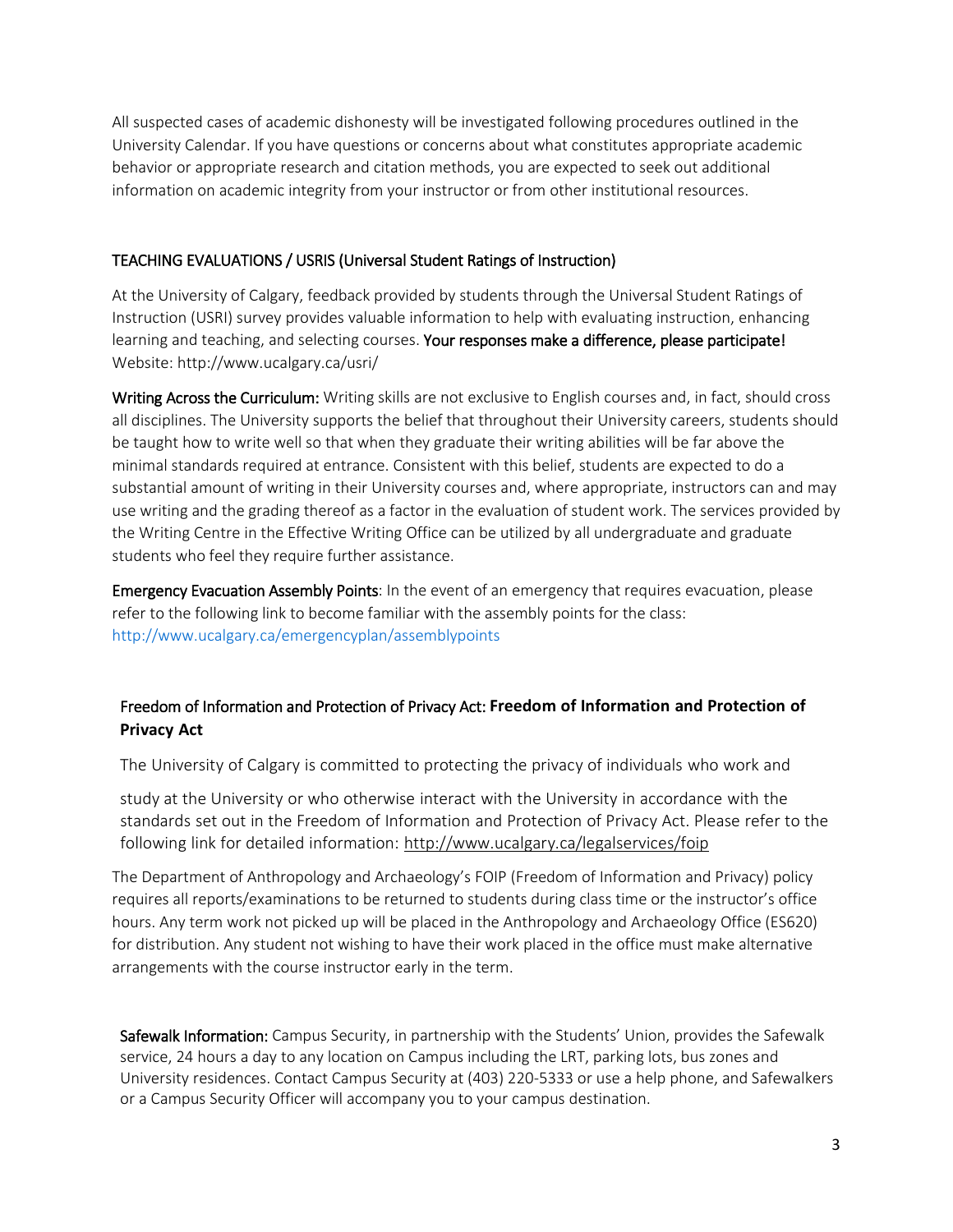## Faculty of Arts Program Advising and Student Information Resources: Have a question, but not sure where to start? Arts Students' Centre

The Faculty of Arts Students' Centre is the overall headquarters for undergraduate programs in the Faculty of Arts. The key objective of this office is to connect students with whatever academic assistance that they require.

In addition to housing the Associate Dean, Undergraduate Programs and Student Affairs and the Associate Dean for Teaching and Learning, the Arts Students' Centre is the specific home to:

- program advising
- the Faculty's Co-operative Education Program
- the Arts and Science Honours Academy
- the Faculty's Interdisciplinary Programs
- a Student Help Desk

Location: Social Sciences Room 102 Phone: 403.220.3580 Email[: ascarts@ucalgary.ca](http://ucalgary.ca/pubs/calendar/current/ascarts@ucalgary.ca) Website: [arts.ucalgary.ca/undergraduate/](http://arts.ucalgary.ca/undergraduate/)

For registration (add/drop/swap), paying fees and assistance with your Student Centre, contact Enrolment Services at (403) 210-ROCK [7625] or visit them at the MacKimmie Library Block.

Contacts for Students Union Representatives for the Faculty of Arts:

arts1@su.ucalgary.ca arts2@su.ucalgary.ca arts3@su.ucalgary.ca arts4@su.ucalgary.ca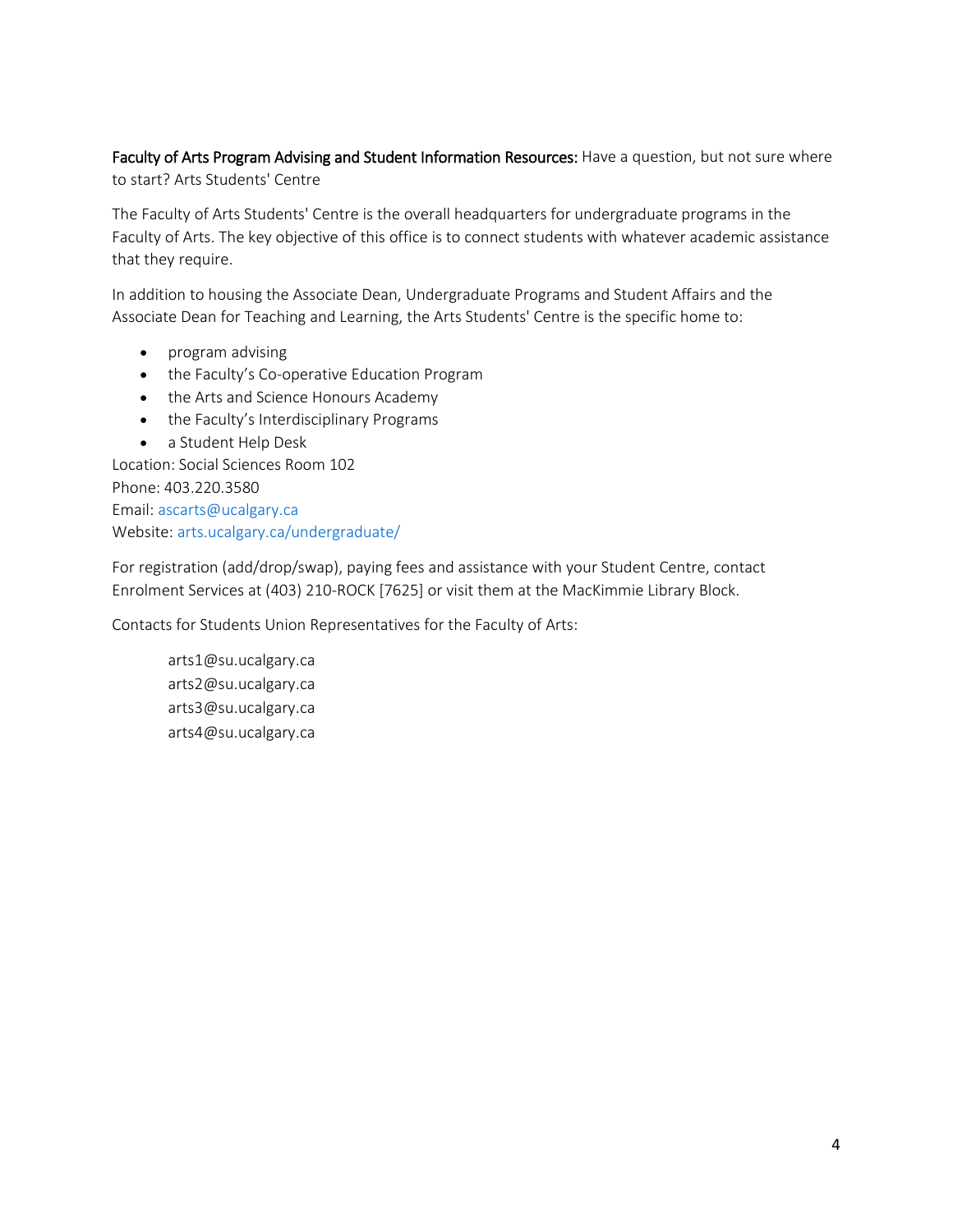|              | <b>Date</b> | <b>Topics/film titles/exams</b>                                           | <b>Readings</b>                                                                                                                                                                                                                                                                                                                                                                                                |
|--------------|-------------|---------------------------------------------------------------------------|----------------------------------------------------------------------------------------------------------------------------------------------------------------------------------------------------------------------------------------------------------------------------------------------------------------------------------------------------------------------------------------------------------------|
| $\mathbf{1}$ | 9 Jan       | Class is cancelled                                                        |                                                                                                                                                                                                                                                                                                                                                                                                                |
|              | 11 Jan      | Introduction to the course: what is Central Asia?                         |                                                                                                                                                                                                                                                                                                                                                                                                                |
|              | 13 Jan      | Regional pre-Soviet history and contemporary issues:<br>Kazakhstan.       | Yessenova, S. "Nomad for<br>export, not for domestic<br>consumption: Kazakhstan's<br>arrested endeavor to 'put the<br>country on the map'." Studies<br>in Russian and Soviet Cinema<br>5.2 (2011): 181-203.                                                                                                                                                                                                    |
| 2            | 16 Jan      | Regional Soviet history and contemporary issues: Cold<br>War.             |                                                                                                                                                                                                                                                                                                                                                                                                                |
|              | 18 Jan      | After the nuclear arms race: global politics and local<br>subjectivities. | Werner, C. and K. Purvis-<br>Roberts. "After the Cold War:<br>international politics,<br>domestic policy and the<br>nuclear legacy in<br>Kazakhstan." Central Asian<br>Survey 25.4 (2006): 461-480<br>(D2L) and Stawkowski, M. ""I<br>am a radioactive mutant":<br>Emergent biological<br>subjectivities at Kazakhstan's<br>Semipalatinsk Nuclear Test<br>Site." American Ethnologist<br>43.1 (2016): 144-157. |
|              | 20 Jan      | Post-Soviet economic transformation                                       | Yessenova, S. "Hawkers and<br>containers in Zarya Vostoka:<br>how "bizarre" is the post-<br>Soviet bazaar." Research in<br>Economic Anthropology 24<br>(2006): 37-59 (D2L) and<br>Yessenova, S. "Borrowed<br>places: eviction wars and<br>property rights formalization<br>in Kazakhstan." Research in<br>Economic Anthropology 30<br>(2010): 11-45 (D2L).                                                     |
| 3            | 23 Jan      | Tutorial with the TA                                                      |                                                                                                                                                                                                                                                                                                                                                                                                                |
|              | 25 Jan      | Afghanistan and the world order: old and new                              | Edwards, David B.<br>"Afghanistan, ethnography,<br>and the new world order."<br>Cultural Anthropology 9.3<br>(1994): 345-360.                                                                                                                                                                                                                                                                                  |
|              | 27 Jan      | Film: Land Mines - A Love Story Dennis by<br>O'Rourke, 2005 (71 min).     | Web resource:<br>http://www.cameraworklimit<br>ed.com.                                                                                                                                                                                                                                                                                                                                                         |
|              | 30 Jan      | Film and film discussion                                                  |                                                                                                                                                                                                                                                                                                                                                                                                                |
|              | 1 Feb       | Tutorial with the instructor                                              |                                                                                                                                                                                                                                                                                                                                                                                                                |

## **SCHEDULE OF LECTURE TOPICS, FILMS & REQUIRED READINGS**